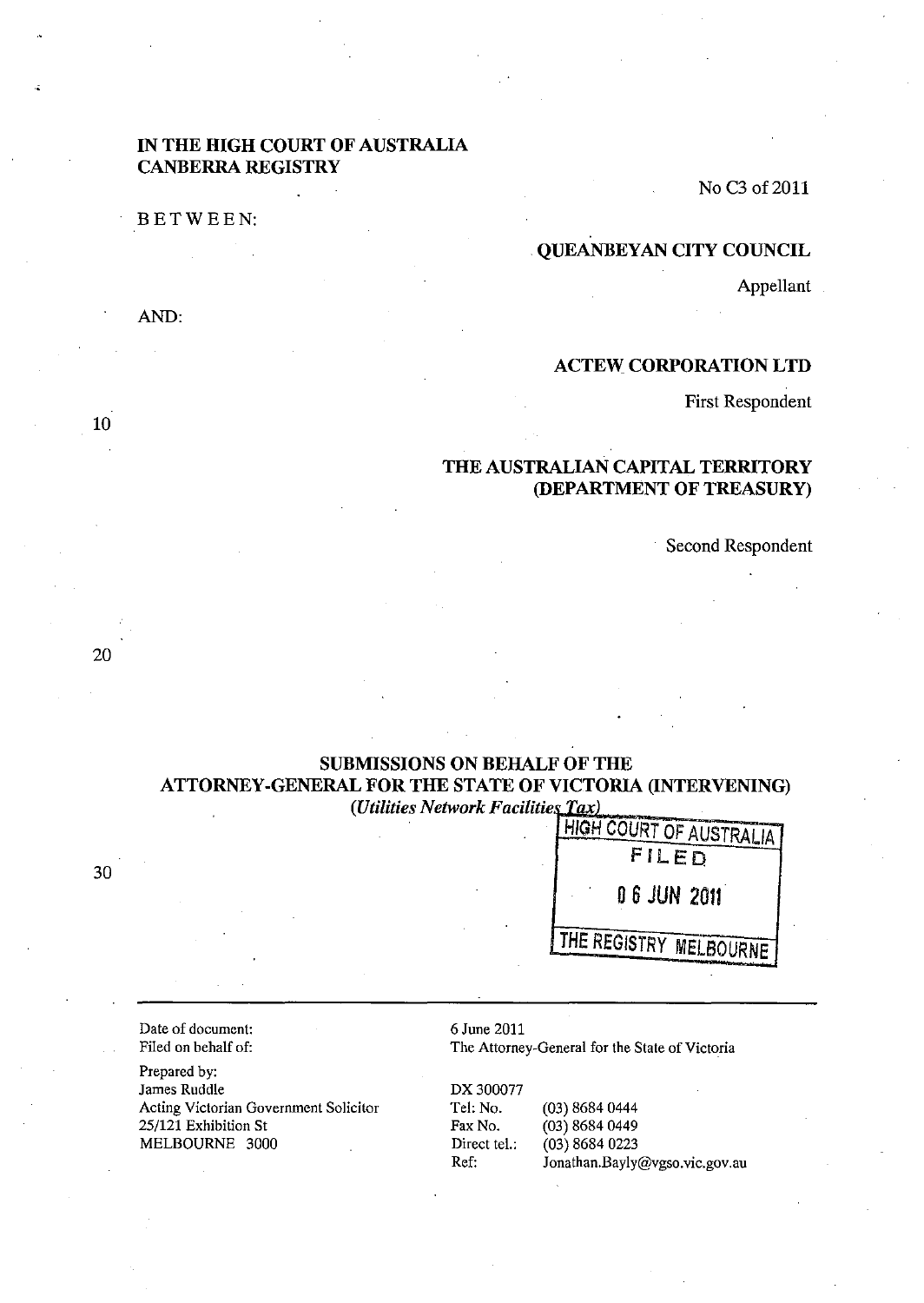#### I. PUBLICATION ON THE INTERNET

1. These submissions are in.a form suitable for publication on the interne!.

## 11. BASIS OF INTERVENTION

2. The Attorney-General for the State of Victoria intervenes pursuant to s 78A of the *Judiciary Act 1903* (Cth), in support of the respondents.

# III. APPLICABLE CONSTITUTIONAL PROVISIONS, STATUTES AND REGULATIONS

3. The applicable constitutional provisions, statutes and regulations are set out in Annexure A to the Appellant's submissions.

### V. ARGUMENT

- 4. This proceeding and proceeding C2 of 2011 raise for determination the validity of two fiscal exactions:
	- (1) the water abstraction charge (WAC) imposed by Ministerial determination pursuant to s 78 of the *Water Resources Act* 1998 (ACT) (the 1998 WR Act) and later by s 107 of the *Water Resources Act 2007*   $(ACT)$  (the 2007 WR Act); and
	- (2) the Utilities Network Facilities Tax (UNFT) imposed pursuant to the *Utilities (Network Facilities Tax) Act 2006* (ACT) (the UNFT Act).

20 5. It is convenient to deal, as the parties have, with the validity of the UNFT in the submissions filed in this proceeding and to deal with the validity of the WAC in . the submissions filed in proceeding C2 of 2011.

#### A. Summary of Intervener's Argument

6. In summary, the Attorney-General for Victoria contends that, as the Court below unanimously held, the UNFT is not a tax on goods, and hence not a duty of excise, because:

10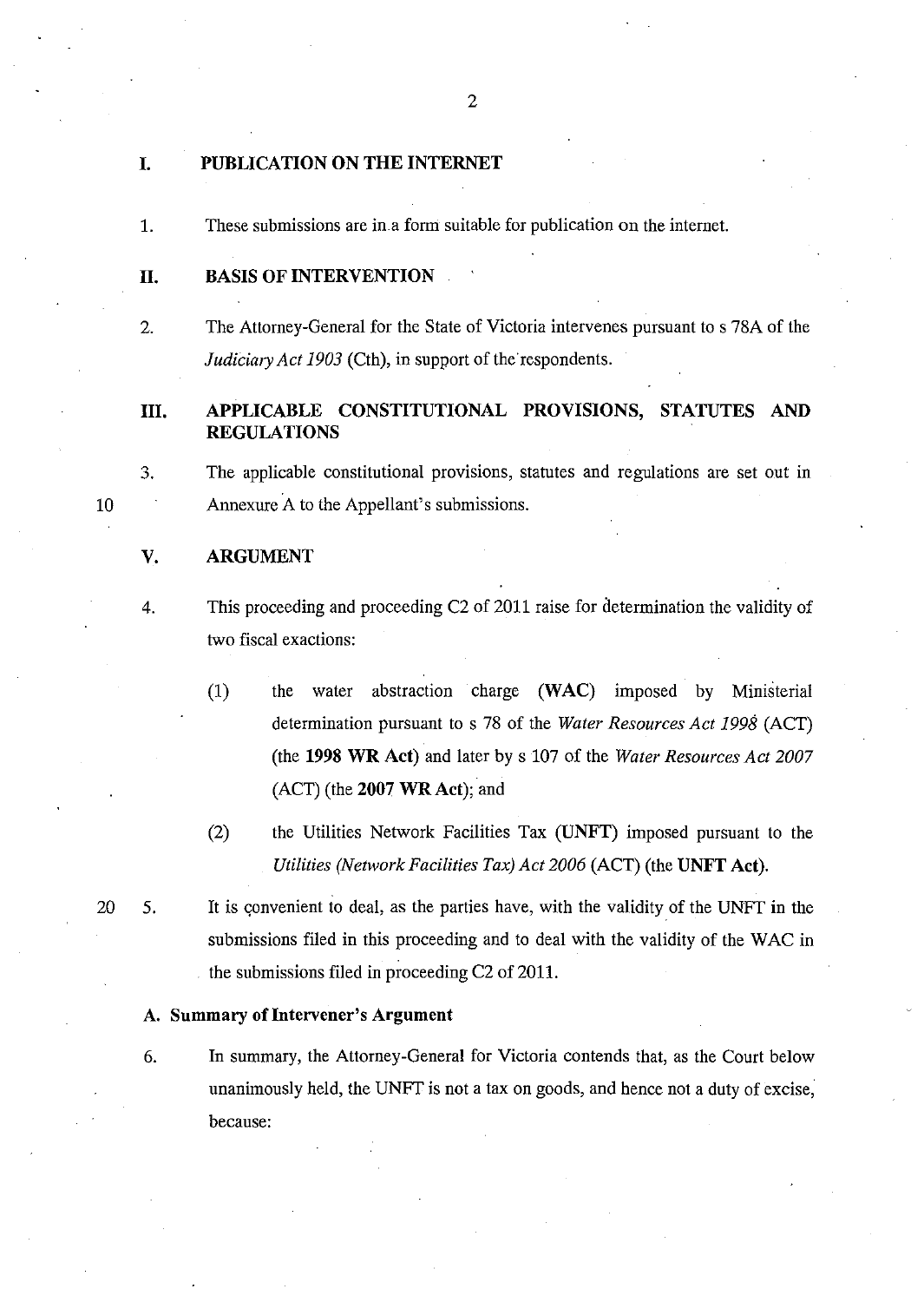(1) it is levied not on goods but on network facilities and is akin to a charge for the use of land rather than a tax on the production or manufacture of goods (paragraphs 19 to 23 below);

3

- (2) it is not explicable only by reference to the proposition that in substance it is related to the value or quantity of things passing through the network (paragraphs 24 to 30 below); and .
- (3) the fact that the UNFT may ultimately enter into the price of things that pass through the network facilities subject to the UNFT does not render it a tax.on those things (paragraphs 31 to 32 below).

## 10 B. The **statutory** regime

#### The UNFT Act

7. Section 8 of the UNFf Act provides as follows:

#### Network Facility Tax

- (1) The owner of a network facility on land in the ACT is liable to pay tax in relation to the facility at the rate worked out as follows: determined rate  $\times$  route length
- (2) In this section:

*determined rate* means the rate determined under the *Taxation Administration Act* 1999, section 139.

- 20 8. Pursuant to the UNFT Act's Dictionary:
	- (1) a uetwork facility is "on" land ifit is "over, under or on the land"; and
	- (2) "route length" means the length of the horizontal projection of the facility on the land.

9. Section 6(1) of the UNFT Act provides that a "network facility" means any part of the infrastructure of a utility network. However, s 6(2) provides that:

> a network facility does not include any facility or part of a facility that is affixed to land for which any of the following is in force in relation to the use of the land for the utility network:

(a) a lease;

(b) a licence granted by the Territory;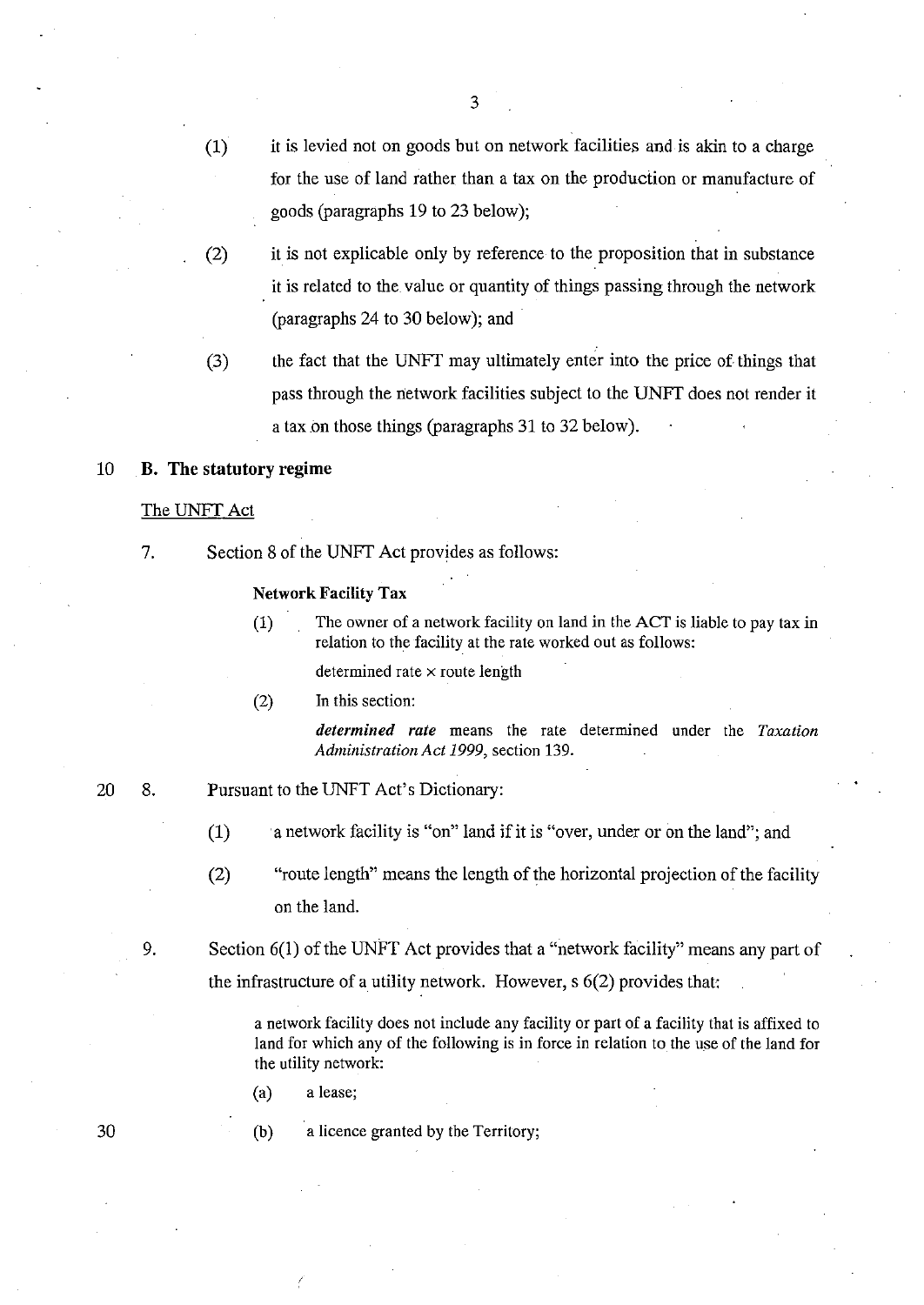( c) any right prescribed by regulation.

10. Section 7 of the UNFT Act provides that a "utility network" is any of the following under the *Utilities Act 2000* (ACT):

(1) an electricity transmission network or an electricity network;

(2) a gas transmission network or a gas distribution network;

(3) a sewerage network; or

(4) a water network.

**In** addition, a telecommunications network under the *Telecommunications Act*  1997 (Cth) is also a utility network.

10 11. The effect of s 6(2) is that not all parts of the infrastructure of a utility network on land in the Territory will be subject to the UNFT. **In** particular, where ihe owner of the utility network has a right to use particular land for the utility network pursuant to a lease granted by the owner of land (which mayor may not be the Territory), a licence granted by the Territory or a right prescribed by regulation. then the part of the network that is affixed to that land will not be a "network facility" subject to the UNFT.

12. Pursuant to the determinations made pursuant to s 139 of the *Taxation Administration Act* 1999, the determined rate of the UNFT was as follows:

(1)  $$355$  per kilometre from 1 January 2007 to 14 March 2008;<sup>1</sup>

(2)  $$676$  per kilometre from 14 March 2008 to 14 August 2008;<sup>2</sup>

(3)  $$697$  per kilometre from 15 August 2008 to 22 March 2010;<sup>3</sup>

(4)  $$722$  per kilometre from 22 March 2010 to \*\* 2011;<sup>4</sup> and

Taxation Administration (Amounts Payable - Utilities (Network Facilities Tax)) Determination 2006 (No 1).

Taxation Administration (Amounts Payable - Utilities (Network Facilities Tax)) Determination 2008 (No 1).

Taxation Administration (Amounts Payable - Utilities (Network Facilities Tax)) Determination 2008 (No 2).

Taxation Administration (Amounts Payable - Utilities (Network Facilities Tax)) Determination 2010 (No 1).

20.

2

3

4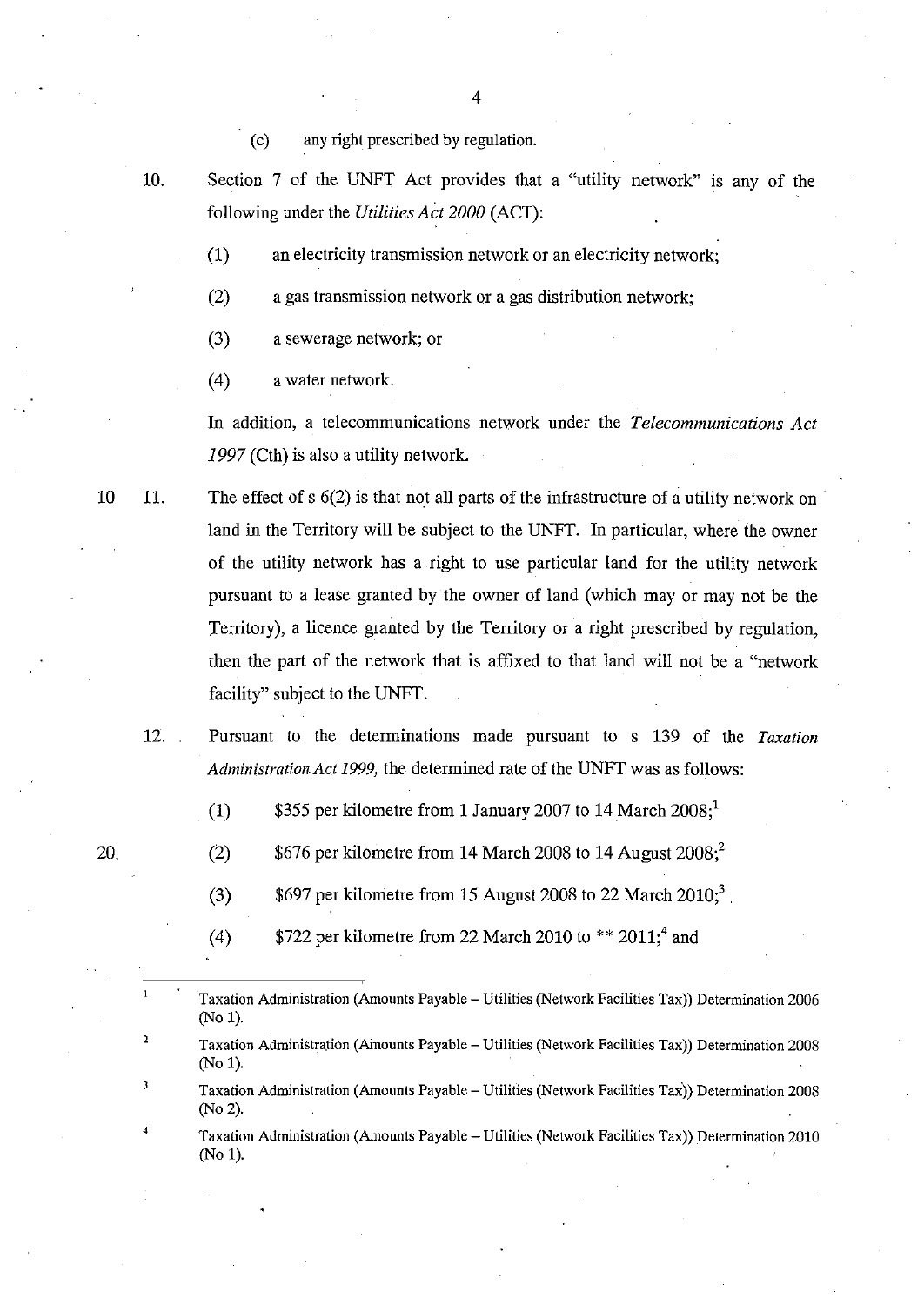(5)  $$749$  per kilometre from \*\* 2011 to present.<sup>5</sup>

### The *Utilities Act*

13. Part 7 of the *Utilities Act* confers rights on public utilities that are enforceable against owners, lessees and occupiers of land in the Territory. These rights include the right to maintain network facilities, including a power to enter onto land and undertake work,<sup>6</sup> and the right to require an owner, lessee or occupier of land to take action to stop interference with the network facility.<sup>7</sup> However, in relation to national land these rights and powers are exercisable only by agreement with the Commonwealth. $8$ 

# 10 C. **Nature of the UNFT**

14. The UNFT is therefore a charge imposed on the owner of the infrastructure of a utility network (including pipes and cables) that:

- (1) is used for the transmission of gas or electricity, or for a gas, electricity, sewerage, water or telecommunications network; and
- (2) is on land in the Territory (except networks that are affixed to land in relation to which there is in force, in relation to the use of the land for the network, a lease, a licence granted by the Territory or a prescribed right).
- 15. The Attorney-General for Victoria makes no submissions on whether the UNFr is a tax, because regardless of whether it is a tax or a charge for the occupation or use of land, it is not in form or substance a tax on goods; hence it is not a duty of excise.<sup>9</sup>
	- Taxation Administration (Amounts Payable Utilities (Network Facilities Tax)) Determination 2011 (No 1).
		- *Utilities Act,* ss 106, 116.
		- Ibid, s 125.
	- Ibid, s 107.

The Full Court took the same approach to the question whether the UNFT is a tax, finding it unnecessary to decide: *ACT v Queanbeyan City Council* (2010) 188 FCR 541 at 572 (Keane CJ, with whom Stone and Perram JJ agreed on this issue) (AB ).

20

5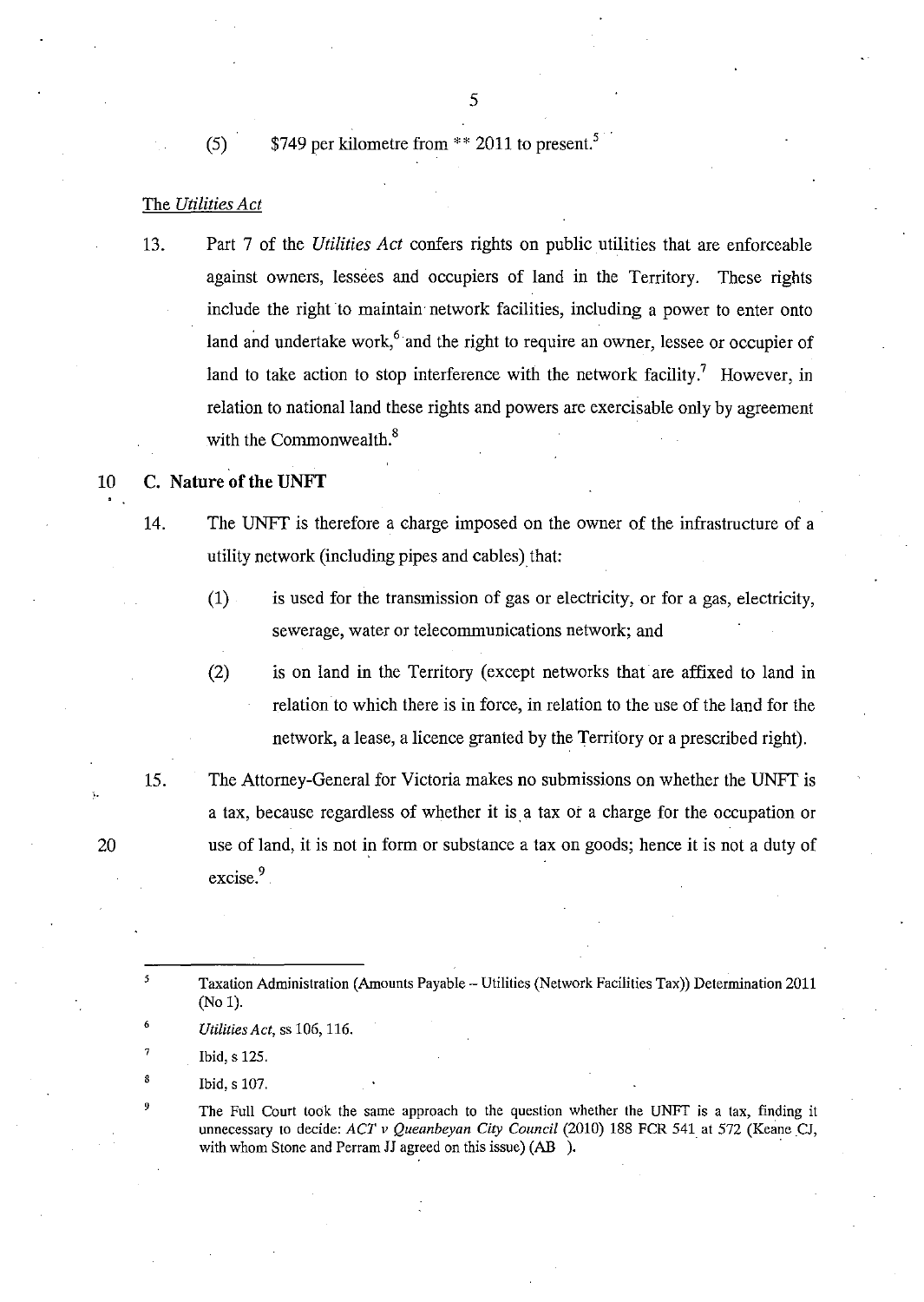16. The UNFT is not imposed directly on goods. In form it is imposed on or by reference to infrastructure on (or in or over) land.

. 17. It may be accepted that the water network is an essential aspect of the production and distribution of potable water; but to so conclude does not mean that a tax on ownership of a water network is in substance a tax on the water that passes through that network, any more than a tax on ownership of land is a tax on the goods produced by use of the land.<sup>10</sup>

18. The circumstances in *Hematite Petroleum FtyLtd v Victoria*ll that led the Court to reach the conclusion that the pipeline fee there in issue was in substance a tax. on the hydrocarbons flowing through the pipeline were exceptional and are not present in this case. As Keane CJ observed in the Court below<sup>12</sup> (Stone and Perram JJ agreeing), the UNFT is· quite unlike the pipeline fee considered in *Hematite,* for several reasons as set out below.

#### UNFT payable by owner of network

19. First, the UNFT is payable by the owner of the network in so far as it is on relevant land, not by the operator of the network. In that sense the UNFT is akin to a charge for the use of land, rather than a tax on goods.

20. In this regard, the UNFT is distinguishable from the imposts considered in *Logan Downs Pty Ltd v Queensland.*<sup>13</sup> There, the impost was levied on ownership of stock. The Court held (by a statutory majority) that, in so far as the impost was imposed on ownership of cattle and sheep it was a tax on the goods ultimately . produced by those animals (be it meat, dairy products, wool or further sheep and cattle $i^4$  - the objects the ownership of which was taxed were themselves "articles of commerce" or productive units producing articles of commerce. In

10 Cf a tax on land by reference to the particular crop with which the land is planted, as in *Matthews* v *Chicory Marketing Board* (1938) 60 CLR 263.

- 13 (1977) 137 CLR 59.
- 14  $(1977)$  137 CLR 59 at 70 (Stephen J), 78 (Mason J, with whom Barwick CJ agreed).

6

20

<sup>11</sup>  (1983) 151 CLR 599 *(Hematite).* 

<sup>12</sup>  *ACT* v *Queanbeyan City Council* (2010) 188 FCR 541 at 575 (AB ).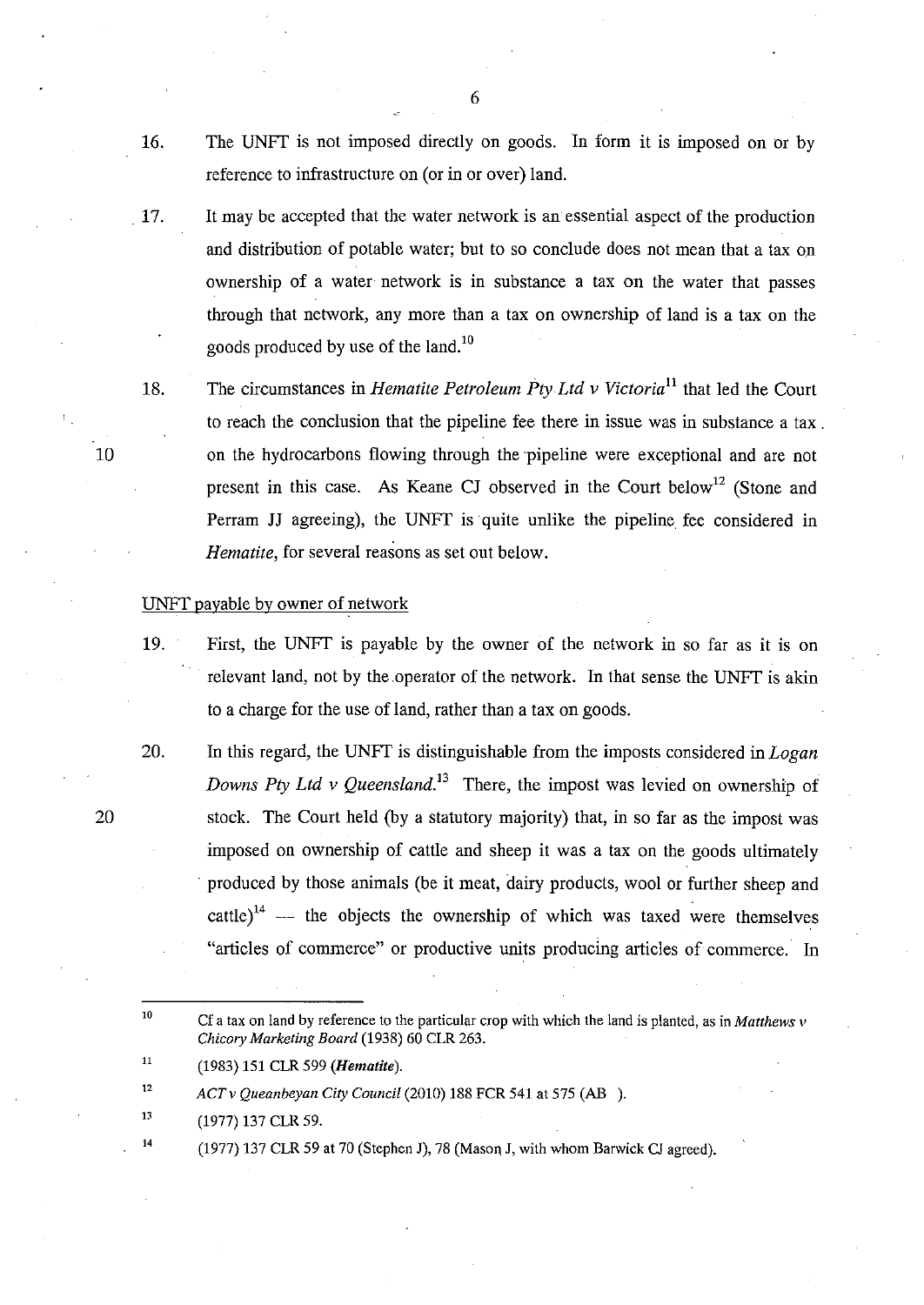contrast, the Court held that in so far as the impost attached to stock horses, which were used in the course of production but were not themselves articles of commerce, it was not a tax on goods and was not a duty of excise.<sup>15</sup> Similarly, the UNFf is imposed on ownership of a thing that is used in the production and distribution of goods (as were the horses in *Logan Downs)* but which is not itself an article of commerce<sup>16</sup> or a "productive unit".

UNFT imposed by reference to conferral of right to use and occupy land

21. Second, the UNFT is imposed by reference to the conferral of the right to use and occupy the land on which the network is situated. This is apparent from the fact that network facilities on land in relation to which the public utility already has rights pursuant to a lease, a licence granted by the Territory or a prescribed right, are excluded from the defmition of "network facility". In turn, such facilities are not taken into account in calculating "route length" for the purpose of s 8 of the UNFf Act. The UNFr therefore only applies in relation to land where rights in relation to a network facility situated on, over or under that land are conferred by statute (namely Part 7 of the *Utilities Act)* rather than by a lease, Territory licence or prescribed right. Again, this is akin to a charge for the use of land, rather than a tax on goods.

Keane CJ explained the effect of s  $6(2)$  of the UNFT Act as follows:<sup>17</sup>

the *UNFT* is calculated by reference to that part of a network facility that is affixed to land which is not the subject of relevant private rights or interests held by the utility or the owner of the network. That is, the *UNFT* is calculated by reference to those parts of the network for which there does not exist a lease, a licence granted by the Territory or any right prescribed by regulation in relation to the use of the land for the utility network.

*SeeACTv Queanbeyan City Council* (2010) 188 FCR 541 at 579 (AB ).

*ACT v Queanbeyan City Council* (2010) 188 FCR 541 at 568 (AB ).

10

20

22.

15

<sup>(1977) 137</sup> CLR 59 at 70 (Stephen J), 78 (Mason J, with whom Barwick CJ agreed). Notably, Gibbs J and Jacobs J, in the statutory minority, took the view that "mere ownership cannot properly be described as the taking of any step in the production or distribution of goods", even if they are ultimately intended to be sold: at 65 (Gibbs J), 82-83 (Jacobs J). Thus five judges agreed that a tax on ownership of goods used for the purpose of production but not themselves articles of commerce **or directly productive of articles of commerce (i.e. horses, in this case) was not a duty of excise.**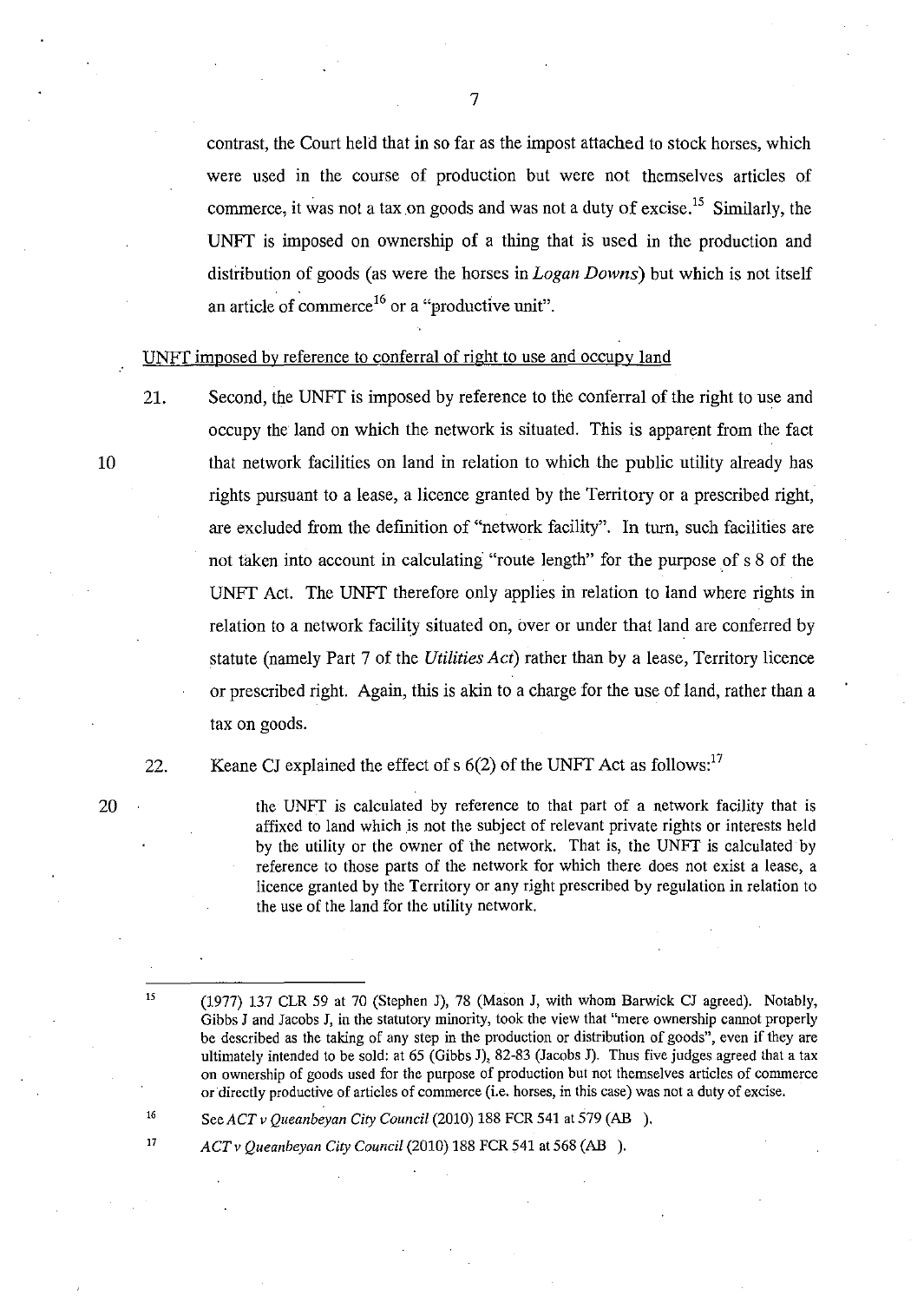It is therefore incorrect to suggest, as the Appellant does,  $^{18}$  that the "route length" of the First Respondent's water network necessarily includes the entire length of its pre-treatment pipes, bulk water supply mains and reticulation pipes.<sup>19</sup>

23. The Territory has thus conferred on public utilities valuable rights to use and occupy land in the Territory. The UNFT is properly seen as a charge by reference to the extent of those rights, rather than a charge in respect of any goods produced or manufactured using those rights. occupy land in the Territory. The UNFT is properly seen as a charge by reference<br>to the extent of those rights, rather than a charge in respect of any goods produced<br>or manufactured using those rights.<br>Quantum of UNFT is r

# Quantum of UNFT is referable to length of network, not volume or value of goods passing

- 24. Third, the quantum of the UNFT is in form referable to the length of the land  $occupied$  - not to the volume or value of things passing through the network. Contrary to the Appellant's submissions,<sup>20</sup> the length of the network does not have a "natural relationship" to the quantity of the things passing through it  $-$  and certainly no relationship to their value. The length of the network simply reflects how far away the various customers who purchase water are, not how much water those customers purchase. The *diameter* of a pipeline-based network might have some relationship to the quantity (and hence value) of the things passing through  $it^{21}$  – but that is not the basis on which the UNFT is imposed.
- 20

25.

19

20

10

This can readily be seen in the case of networks through which no "goods" are, on any view, conveyed (in particular, a sewerage network and probably also a telecommunications network), but the same is true of networks through which a quantifiable thing such as gas, electricity or water, is transmitted or transported. The value or quantity of that which is transmitted or transported has no relationship at all to the length of the overall network. A very large amount may be sent over a short distance, or a very small amount over a long distance.

Appellant's submissions on the UNFT at [37.2], [58]-[68].

<sup>18</sup>  Appellant's submissions on the UNFT at [13]-[14]; cf at [24].

In addition to the exception in  $s(2)$  of the UNFT Act, the Attorney-General for Victoria adopts the construction of the UNFT Act adopted by the Second Respondent in its submissions on the UNFT at [24], namely that the UNFT Act does not apply to those network facilities or parts thereof situated **on** national land.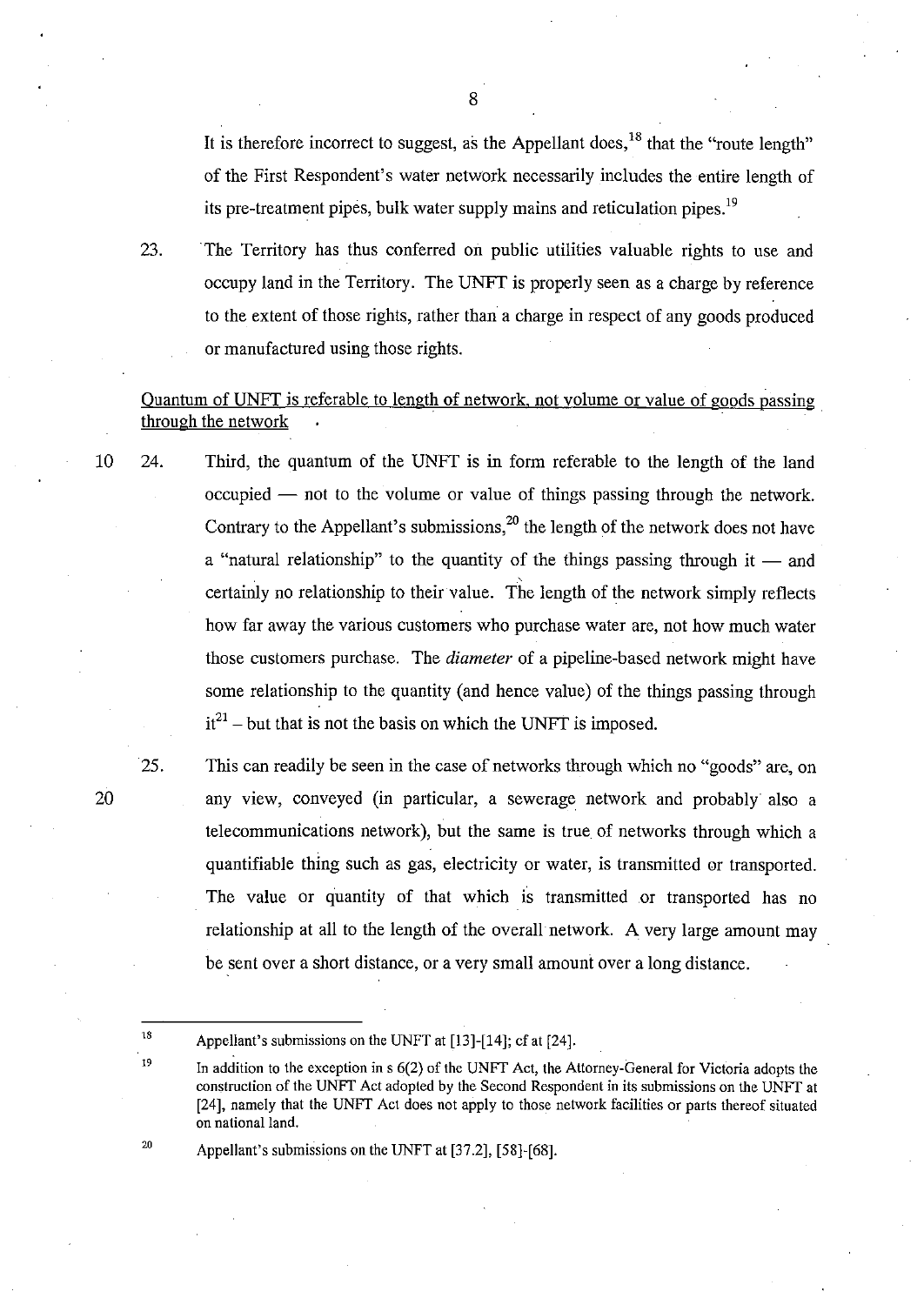26. Moreover, the rate of the UNFT in each of the years in question is the same irrespective of the nature of the network. Whether the network carries water, gas, electricity, telecommunications signals or sewage, the same rate per kilometre applies.

27. **In** *Matthews* v *Chicory Marketing Board,* upon which the Appellant relies, it was the "close relation",<sup>22</sup> as a matter of fact, between a levy on land planted with chicory and the volume of chicory ultimately produced that rendered the levy in substance a tax on chicory. Dixon J observed that: $^{23}$ 

> By adopting area planted as the criterion of the amount of the levy ... the board has taxed the production of the commodity as effectually as if it had selected, for instance, the weight of the chicory gathered in its raw state, the quantity treated or the gross returns. There is no distinction of substance and scarcely any even of form between levying a tax upon the area planted and levying a tax upon the act of planting the area. The levy is directed to the normal case of a man reaping even as he sows.

A close connection of this kind is absent in this case. Taxation by reference to the length of network facilities, as explained above, has no "close" or "natural" connection with the quantity or value of the various things that may pass through them. It is entirely neutral as to quantity or value. Rather, it has a close connection with the amount or extent of land occupied by the network facility.

# Quantum of UNFT not indicative of a tax on goods passing through network

29. Fourth, the quantum of the UNFT is not indicative of the UNFT being a tax on the things which pass through the networks. As Keane CJ noted, and agaip unlike the circumstances in *Hematite*, the UNFT does not select the water network for discrimination as against other networks so as to warrant the conclusion that the UNFT is in substance a tax on the water carried in the water network.<sup>24</sup>

21 . As Keane CJ observed: *ACT* v *Queanbeyan City Council* (2010) 188 FCR 541 at 579 (AB ).

- 22 (1938) 60 CLR 263 at 304 (Dixon J).
- 23 (1938) 60 CLR 263 at 303.
- 24 *ACT* v *Queallbeyall City Council* (2010) 188 FCR 541 at 575 (AB ). And see *Matthews* v *Chicory Marketing Board* (1938) 60 CLR 263 at 286 (Starke J).

10

20

28.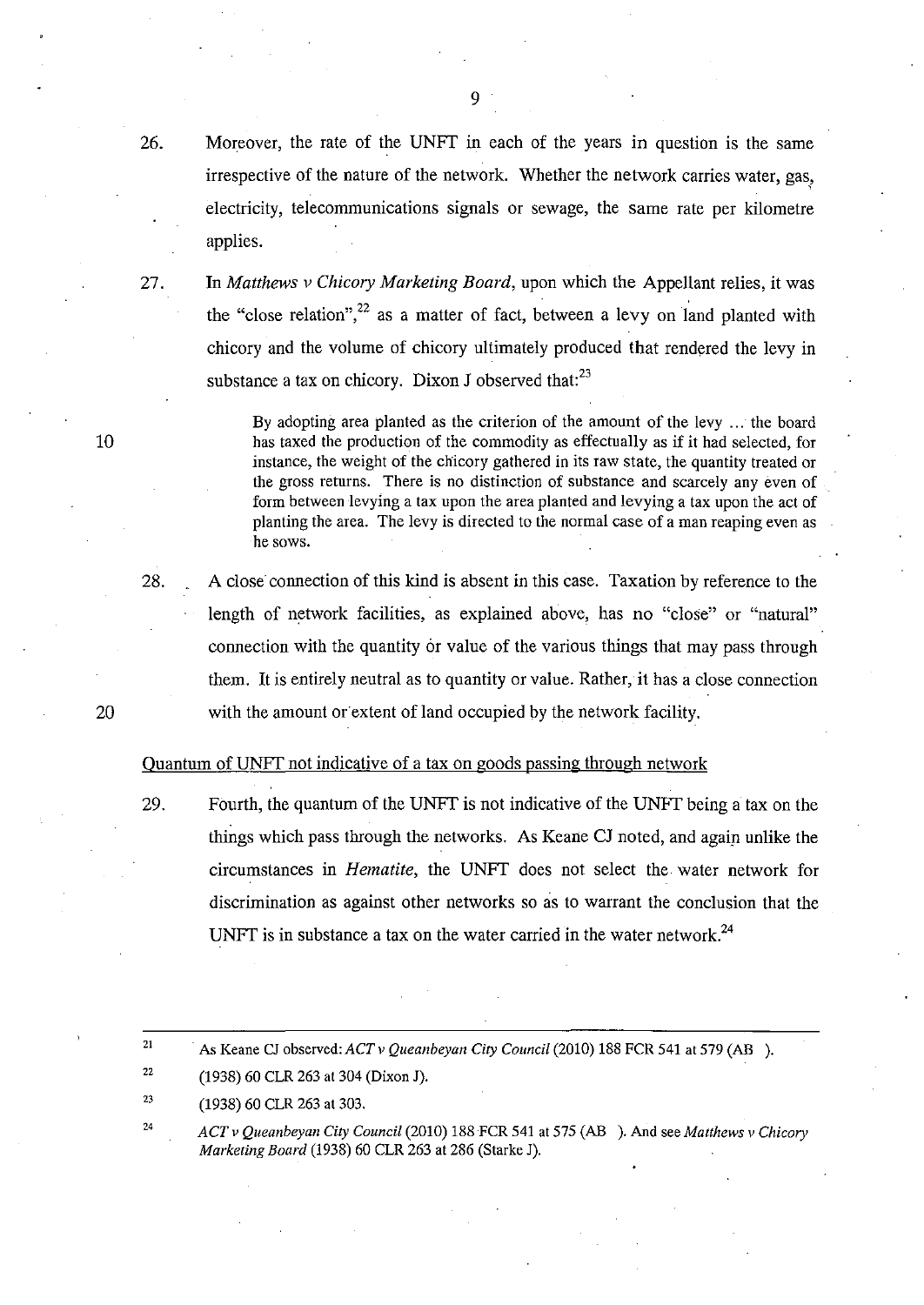30. Under the UNFT Act, the UNFT applies, on a "route length" basis, to networks that are used for various essential services. Some of those services (notably . sewerage) do not involve the transport of goods at all. Others, such as telecommunications, involve transmission of some kind butwhat is carried cannot readily be described as "goods". The case is to be contrasted with *Hematite*, where it was critical to the characterisation of the fees as excises that they imposed a very high charge specifically on pipelines used in the production and manufacture of hydrocarbons.<sup>25</sup>

## Relevance of fact that the UNFr ultimately enters the price of water

- 10 31. Further, as the court below held,<sup>26</sup> and as members of this Court have observed,<sup>27</sup> it is not the case that any charge that ultimately enters the price of goods is a duty of excise. There are many taxes and charges that States and Territories do or' might legitimately impose that enter the price of goods and which are not taxes on goods and hence not duties of excise, including:
	- (1) payroll tax;

(2) land tax;

(3) taxes and charges on vehicles, including vehicles used in the production or transportation of goods; and

(4) stampduties.

20 32.

2G

The fact that, when imposed on manufacturers, these taxes and charges are likely to enter into the price of goods produced does not render such taxes and charges duties of excise. So, for example, in *Matthews v Chicory Marketing Board* it was not the fact that the levy was likely to enter into the ultimate price of the chicory produced, but rather the close connection between the levy and the quantity or volume of goods produced, that was determinative.

27 *Ha* v *New South Wales* (1997) 189 CLR 465 at 497 (Brennan CJ, McHugh, Gummowand Kirby JJ).

<sup>25</sup>  (1983) 151 CLR 699 at 634-635 (Mason J), 639-640 (Murphy J), 658-659 (Brennan J); 669 (Deane J).

*ACT* v *Queanbeyan City Council* (2010) 188 FCR 541 at 576 (AB ).